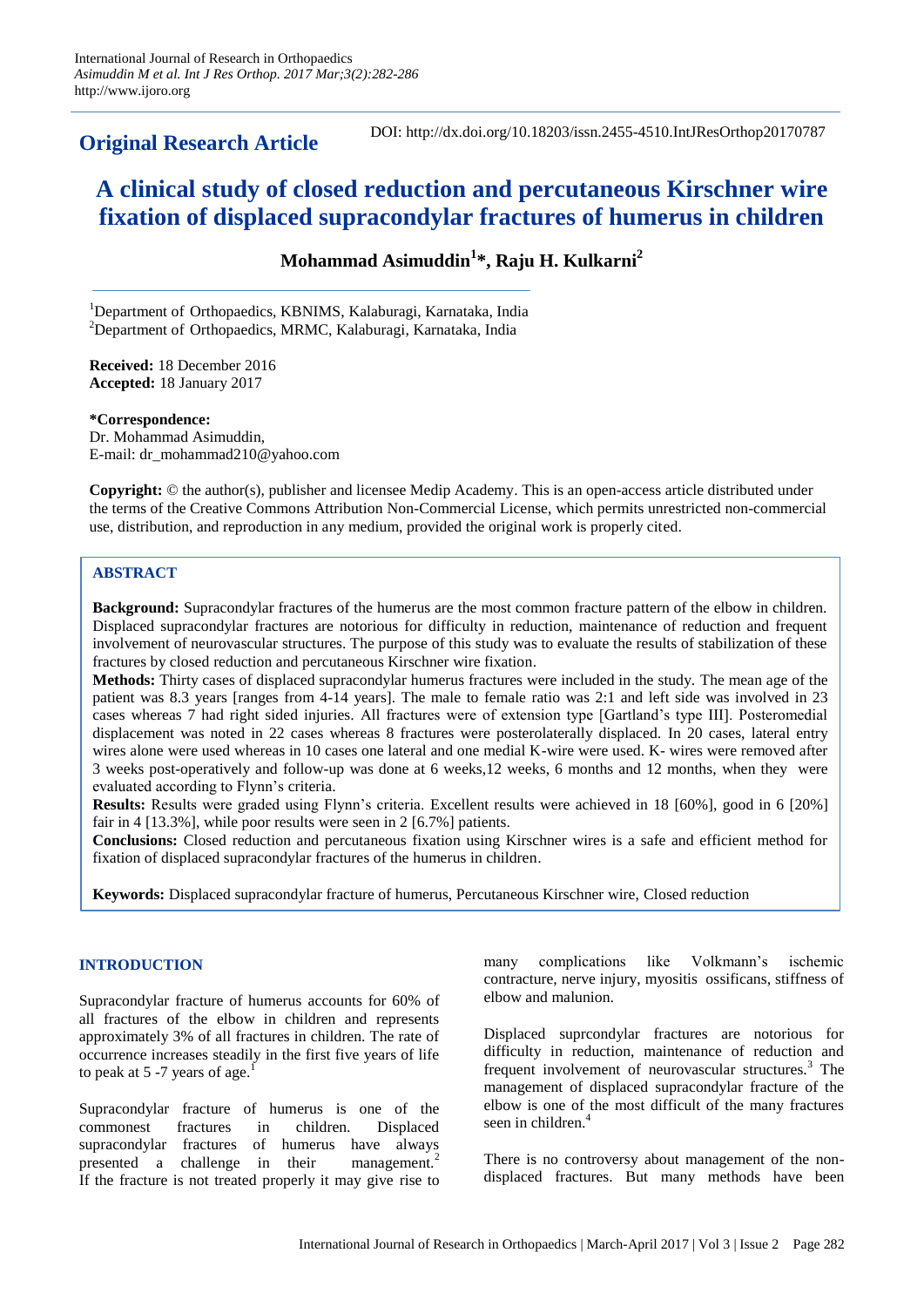proposed for the treatment of displaced suprcondylar fractures of humerus in children such as closed reduction and plaster of paris slab application, skin traction, overhead skeletal traction, open reduction and internal fixation and closed reduction and percutaneous pin fixation.<sup>5</sup>

Closed reduction with splint or cast immobilization has traditionally been recommended for displaced supracondylar fractures,but loss of reduction and necessity of repeated manipulations is likely to go for malunion producing varus or valgus deformity of elbow and elbow stiffiness.<sup>6</sup>

Traction (skin or skeletal) which has also been used for many years has been shown to be safe and reliable, but it has the drawback of requiring a long stay in the hospital.<sup>5</sup>

Open reduction and internal fixation has generally been reserved for specific indications mainly for an open fracture, a fracture requiring vascular exploration or an irreducible fracture.<sup>5</sup>

The present study was undertaken with the objectives to study anatomical and functional results of treatment of displaced supracondylar fractures of humerus with closed reduction and percutaneous Kirschner wire fixation and the complications of procedure.

## **METHODS**

This study was conducted in the department of Orthopaedics at Khaja Banda Nawaz Teaching and General Hospital, Kalaburagi, for a period of 2 years from May 2014 to April 2016. The study received clearance from ethical committee of the institution. In this prospective study thirty cases of displaced extension type of supracondylar fractures (Gartland's type III) of the humerus in children were treated by closed reduction and percutaneous fixation with Kirschner wires.

The inclusion criteria were age less than 15 years and fresh closed supracondylar fractures of humerus and exclusion criteria were age more than 15 years, open supracondylar fractures of humerus and fracture with neurovascular complications.

A detailed history was elicited from the patient .All the patients were examined for associated fractures if any. The vascular status of the limb examined. The X-rays were advised. The standard anteroposterior and lateral views of the elbow were taken and Fractured part was splinted temporarily. The fractured pattern seen in the Xray was classified according to Gartland's classification as given in Table  $1<sup>2</sup>$ 

Before surgery the necessary laboratory investigations were done. Closed reduction and percutaneous K- wire fixation was done in all patients within 3 days of trauma.

## **Table 1: Gartland's classification**

| <b>Type</b>     | <b>Characteristics</b>    |  |  |
|-----------------|---------------------------|--|--|
| <b>Type I</b>   | Non-displaced             |  |  |
| <b>Type II</b>  | Minimally displaced with  |  |  |
|                 | intact posterior cortex.  |  |  |
| <b>Type III</b> | Completely displaced with |  |  |
|                 | no cortical contact       |  |  |
|                 | a) posteromedial          |  |  |
|                 | b) posterolateral         |  |  |

## *Operative technique*

Under general anaesthesia the patient was placed in the supine position on the operating table. Closed reduction was done under image intensifier. Traction was given with elbow in extension and forearm in supination, longitudinal traction was given with an assistant applying counter traction by holding proximal portion of the arm, medial or lateral displacement was corrected by lateral or medial force respectively at fracture site. The posterior displacement of the distal fragment was then corrected by applying a force to its posterior aspect while the elbow was gently hyperflexed. During the entire procedure the radial pulse was observed at regular intervals. X-ray were taken in antero-posterior and lateral views and reduction assessed. Lateral view is taken while rotating the x-ray rather than rotating the arm. Reduction was assessed by assessing the extent of flexion and by assessing the carrying angle. If the reduction is acceptable, then the assistant holds the elbow in flexed position and fracture were fixed with 1.5 mm to 2.0 mm Kirschnerr wires according to age of the patient. The medial pin is inserted through the medial epicondyle by avoiding the ulnar nerve in the ulnar groove. The lateral pin was inserted through the lateral epicondyle.

In the coronal plane the K-wires were placed with an angle of  $40^{\circ}$  with long axis of the humerus medially and 10° posteriorly. Both the K-wires were placed percutaneously engaging the far cortex to ensure stable fixation. After the pins are placed the elbow was extended and the carrying angle was measured and compared with the normal side. The fixation was checked radiologically and stability assessed. The K-wires were cut and bent outside the skin to prevent migration.

Post-operatively, the extremity was placed in wellpadded posterior above elbow slab, with elbow in 80– 100° flexion. A cuff and collar sling was given. The patient observed in the hospital for any neurovascular deficit at regular intervals. Immediate postoperative radiographs were taken to determine the maintenance of reduction.

The patients were discharged to come for regular followup. The follow-up examination consisted of measuring range of motion and carrying angle.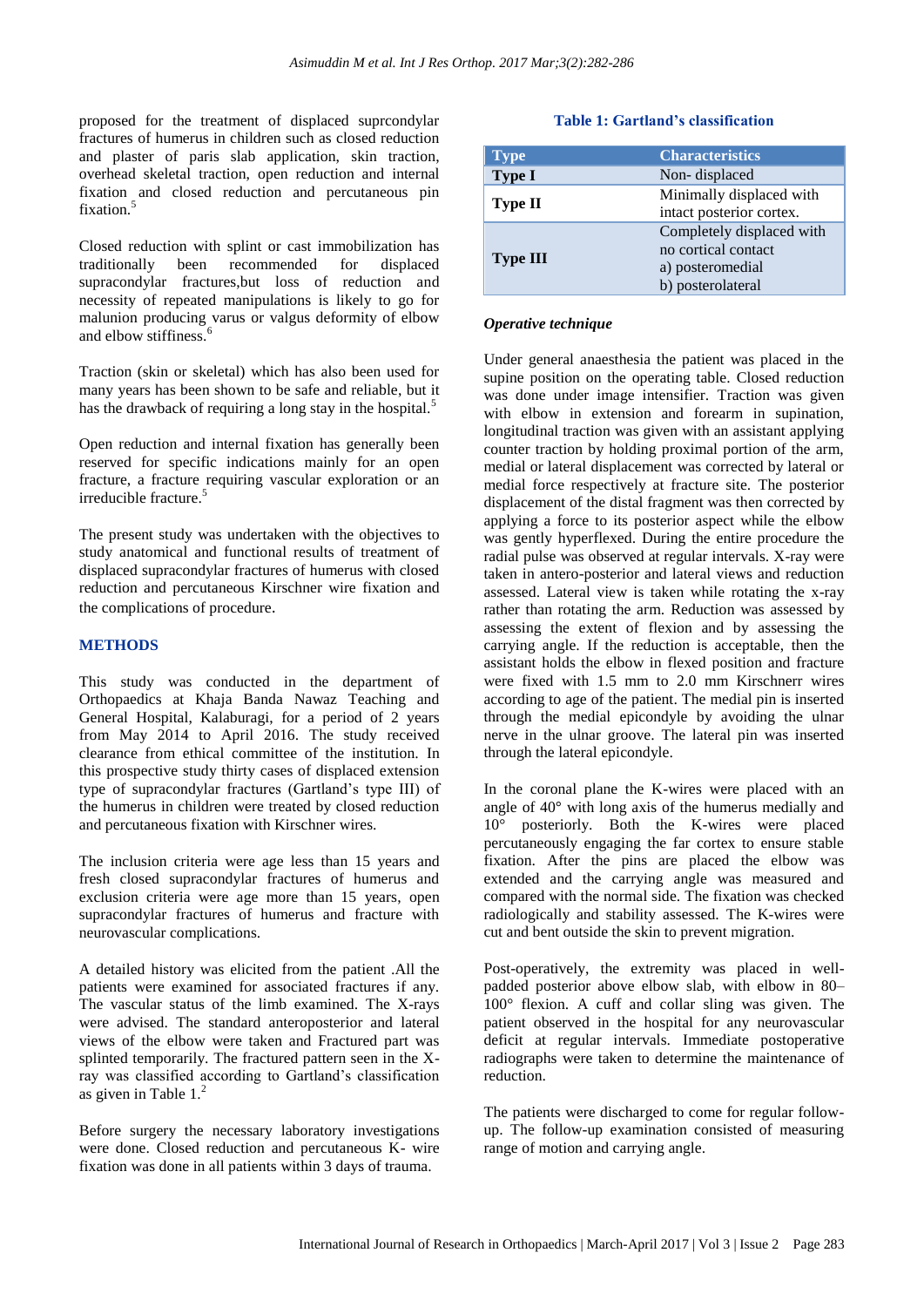After 3 weeks the posterior slab and k-wire were removed and x-ray repeated. The carrying angle assessed and active range of motion exercises started. Patients were followed up at regular intervals of 6 weeks, 3 months, 6 months and 1yr and each time the carrying angle and the functional range of movements assessed and noted. The final results were evaluated by Flynn's criteria. <sup>7</sup> The results were graded as excellent, good, fair and poor according to loss of range of motion and loss of carrying angle. Cases were followed upto 12 months.

### **Table 2: Flynn's grading system.**

| <b>Results</b>        | <b>Rating</b> | <b>Cosmetic factor: Carrying angle</b><br>loss (degrees) | <b>Functional factor: Loss of range</b><br>of motion (degrees) |  |
|-----------------------|---------------|----------------------------------------------------------|----------------------------------------------------------------|--|
|                       | Excellent     | $0 - 5$                                                  | $() - 5$                                                       |  |
| <b>Satisfactory</b>   | Good          | $6 - 10$                                                 | $6 - 10$                                                       |  |
|                       | Fair          | $11 - 15$                                                | $11 - 15$                                                      |  |
| <b>Unsatisfactory</b> | Poor          | Over $15$                                                | Over 15                                                        |  |

#### **RESULTS**

In the present study, the age of the patient ranged from 4– 14 years with a mean age of 8.3yrs. There were 20 males and 10 females. The left elbow was involved in 23 cases and right in7 cases. In our study, the major cause of fracture was fall on outstretched hand. Of the 30 patients, 22 had posteromedial type of displacement and 8 had posterolateral displacement.

In our study 3 patients had associated fractures. All cases were fresh fractures, the average interval between injury and surgery was 2.33 days [2–3 days]. The average hospital stay in our study was 3.3 days [3–4 days]. There were 2 cases of superficial pin tract infection which were treated by antibiotics. We had 2 cases of iatrogenic ulnar nerve palsy which recovered completely within 5–6 months. In our study there were 2 cases of cubitus varus deformity.

#### *Carrying angle loss*

The carrying angles were measured on follow-up and compared with that of the normal side. At the final follow-up 0-5° carrying angle loss of the affected extremity was noted in 19 (63%) patients. More than 15° carrying angle loss was noted in 2 patients (7%). The mean loss of carrying angle was 5.73° in our study as shown in Table 3.

## **Table 3: Carrying angle loss.**

| Carrying angle loss (degree) | No. of cases $(\% )$ |
|------------------------------|----------------------|
| $0 - 5$                      | 19 (63%)             |
| $6 - 10$                     | 5(17%)               |
| $11 - 15$                    | 4(13%)               |
| >15                          | 2(7%)                |

# *Loss of range of motion*

At the final follow-up 0-5° loss of range of motion of the affected extremity was noted in 20 patients (66%) and more than 15° loss of range of motion was noted in 2

(7%) patients and mean loss of range of motion was  $5.8^{\circ}$ as shown in Table 4.

#### **Table 4: Loss of range of motion.**

| <b>Loss of range of motion</b><br>$\overline{(\text{degree})}$ | No. of cases $(\%$ |
|----------------------------------------------------------------|--------------------|
| $0 - 5$                                                        | 20(66%)            |
| $6 - 10$                                                       | 8(27%)             |
| $11 - 15$                                                      | $0(0\%)$           |
| >15                                                            | 2(7%)              |

#### *Functional results*

Each patient was followed up for 1 year and the final results were evaluated by Flynn's criteria. In our study 28 (93.3%) of patients had satisfactory results. Of these 28 patients, 18 (60%) were rated as excellent, 6 (20%) were rated as good and 4 (13.3%) were rated as fair. Only 2 patients (6.7%) had unsatisfactory results which were rated as poor. The poor results were due to cubitus varus deformity, due to improper reduction or loss of reduction post-operatively as shown in Table 5 and Figure 1 & 2.

# **Table 5: Funtional results according to Flynn's grading system.**

| <b>Flynn's criteria</b>     |           |                                                          |                         |  |  |
|-----------------------------|-----------|----------------------------------------------------------|-------------------------|--|--|
| <b>Treatment</b><br>outcome | Rating    | Loss of<br>movement<br>and carrying<br>angle<br>(degree) | No. of<br>cases $(\% )$ |  |  |
| <b>Satisfactory</b>         | Excellent | $0 - 5$                                                  | 18 (60%)                |  |  |
|                             | Good      | $6-10$                                                   | 6(20%)                  |  |  |
|                             | Fair      | 11-15                                                    | $4(13.3\%)$             |  |  |
| <b>Unsatisfactory</b>       | Poor      | >15                                                      | $2(6.7\%)$              |  |  |

#### **DISCUSSION**

Supracondylar fracture of humerus is a common injury in children. There is no controversy about the management of the non-displaced fractures. But many methods have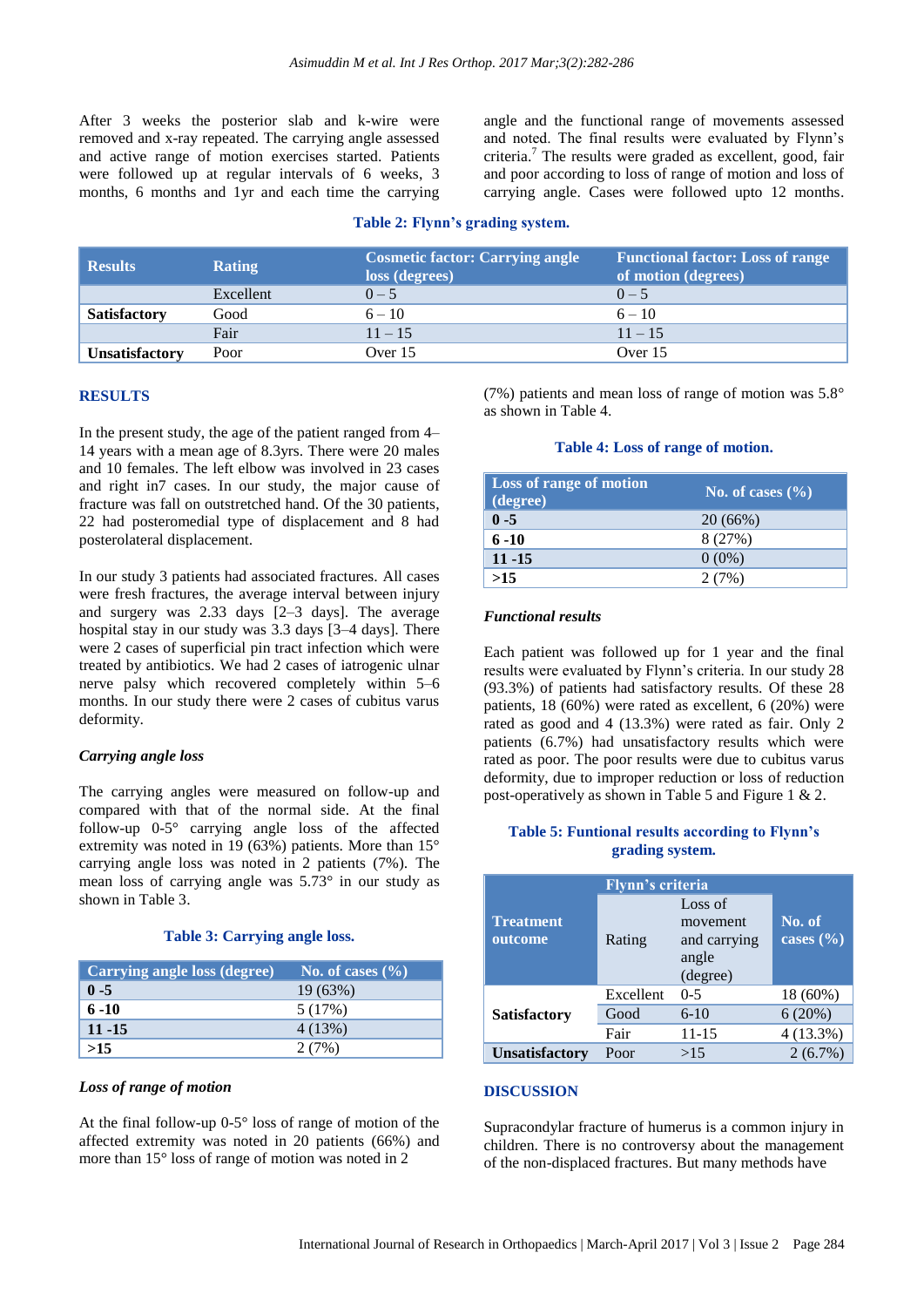been proposed for the treatment of displaced supracondylar fractures of humerus in children such as closed reduction and plaster of Paris slab application, skin traction, open reduction and internal fixation.

Primary open reduction and internal fixation is one alternative method of treatment but joint stiffness and infection are the problems in open reduction, because of these problems, the major indications for a primary open reduction include an open fracture, failure to achieve closed reduction or vascular compromise that worsens especially with the manipulative technique.<sup>8</sup> Hence closed reduction and percutaneous Kirschner wire fixation has become a popular method recently.

The present study was conducted to assess the results of closed reduction and percutaneous Kirschner wire fixation for displaced extension type of supracondylar fractures of humerus in children.

In the present study we had 2 cases of superficial pin tract infection which was treated by antibiotics. 2 cases had iatrogenic ulnar nerve palsy and 2 cases had cubitus varus deformity which required corrective osteotomy later. Boyd and Aronson prefer two parallel laterally inserted K-wires for percutaneous fixation if fracture is stable, if it is unstable, they prefer crossed medial and lateral Kwires.<sup>9</sup> In their study 70 of 71 cases had satisfactory results,6 patients had neurovascular complications which completely recovered by the time of follow–up evaluation.

In our study the mean loss of range of motion was 5.8°. Nacht et al noted mean loss of range of motion of 7.8° at the final follow–up examination in their study. $^{10}$ 

In our study, at the final follow-up more than  $15^{\circ}$ carrying angle loss was noted in 2 patients (7%) and mean loss of carrying angle was 5.73°. Nacht et al noted mean loss of carrying angle loss of 5.8° in 20 patients and increased carrying angle in 4 patients by an average of  $6.8^\circ$  at the final follow-up examination.<sup>10</sup> Flynn et al reported mean loss of carrying angle of 6.2°.<sup>7</sup>

The final results were evaluated by Flynn's criteria. In our study 28 (93.3%) of patients had satisfactory results. Only 2 patients had unsatisfactory result. Flynn et al reported 52 patients treated by closed reduction and percutaneous pin fixation.<sup>7</sup> 51 (98%) patients had satisfactory results by their own criteria. Ayengar et al reported 28 patients treated with closed reduction and percutaneous K-wire fixation, 24 (85.72%) had excellent results, good in 3 (10.3%) cases and only 1 (3.57%) case had a poor result.<sup>11</sup>

Pirone et al reviewed 230 patients treated by different methods.<sup>5</sup> The highest percentage of excellent results were achieved by percutaneous Kirschner wire fixation (78%), skeletal traction (67%) and open reduction with internal fixation (67%).

Lee et al reported that lateral pinning technique was far to be more beneficial than the medial and lateral crossed pinning technique for the supracondylar fracture of the humerus in children.<sup>12</sup>

In our study all fractures united around 3- 4 weeks. We had 2 cases of superficial pin tract infection which healed by antibiotics. We had 2 cases of iatrogenic ulnar nerve palsy resulting from the medial pin due to stretching of ulnar nerve over pin or due to improper pin insertion. Both the iatrogenic ulnar nerve palsy recovered completely after 5 -6 months. Woratanarat et al reported that lateral pinning is preferable to cross pinning for fixation of paediatric suprcondylar humerus fractures as a result of decreased risk of ulnar nerve palsy.<sup>13</sup>

The main goal of the treatment of displaced paediatric supracondylar humerus fractures is to achieve an anatomic reduction which should be supported by a fixation with a good stability and less morbidity. When all these are taken into consideration we believe that closed reduction and percutaneous pinning is an efficient, reliable and stable method.

# **CONCLUSION**

From our study we conclude that closed reduction and percutaneous Kirschner wire fixation is a safe and efficient method for fixation of displaced supracondylar fractures of the humerus as it gives excellent functional and cosmetic results.

*Funding: No funding sources Conflict of interest: None declared Ethical approval: The study was approved by the institutional ethics committee*

#### **REFERENCES**

- 1. D'Ambrosia RD. Supracondylar fractures of humerus – prevention of cubitus varus. J Bone and Joint Surg (Am). 1972;54:61-6.
- 2. Gartland JJ. Management of supracondylar fractures of the humerus in children. Surg Gynaecol Obstet.1959;109:145-54.
- 3. Bachman D, Santora S. Orthopaedic trauma. In: Fleisher GR, ludwigs S, editors. Textbook of Paediatrics Emergency Medicine. Philadelphia: Wolters Kluwer/Lippincott Williams & Wilkins Health; 2006.
- 4. Haddad RJ, Saer JK, Riordan DC. Percutaneous pinning of displaced supracondylar fractures of the elbow in children. Clin Orthop. 1970;71:112-7.
- 5. Pirone AM, Graham HK, Krajbich JI. Management of displaced extension-type supracondylar fractures of the humerus in children. J Bone & Joint Surg. 1988;70:641-50.
- 6. Canale TS. Fractures and dislocations in children. In: Campbell's Operative Orthopaedics. Volume 3. 9th Edition. New York: Mosby; 1998: 2407-2422.